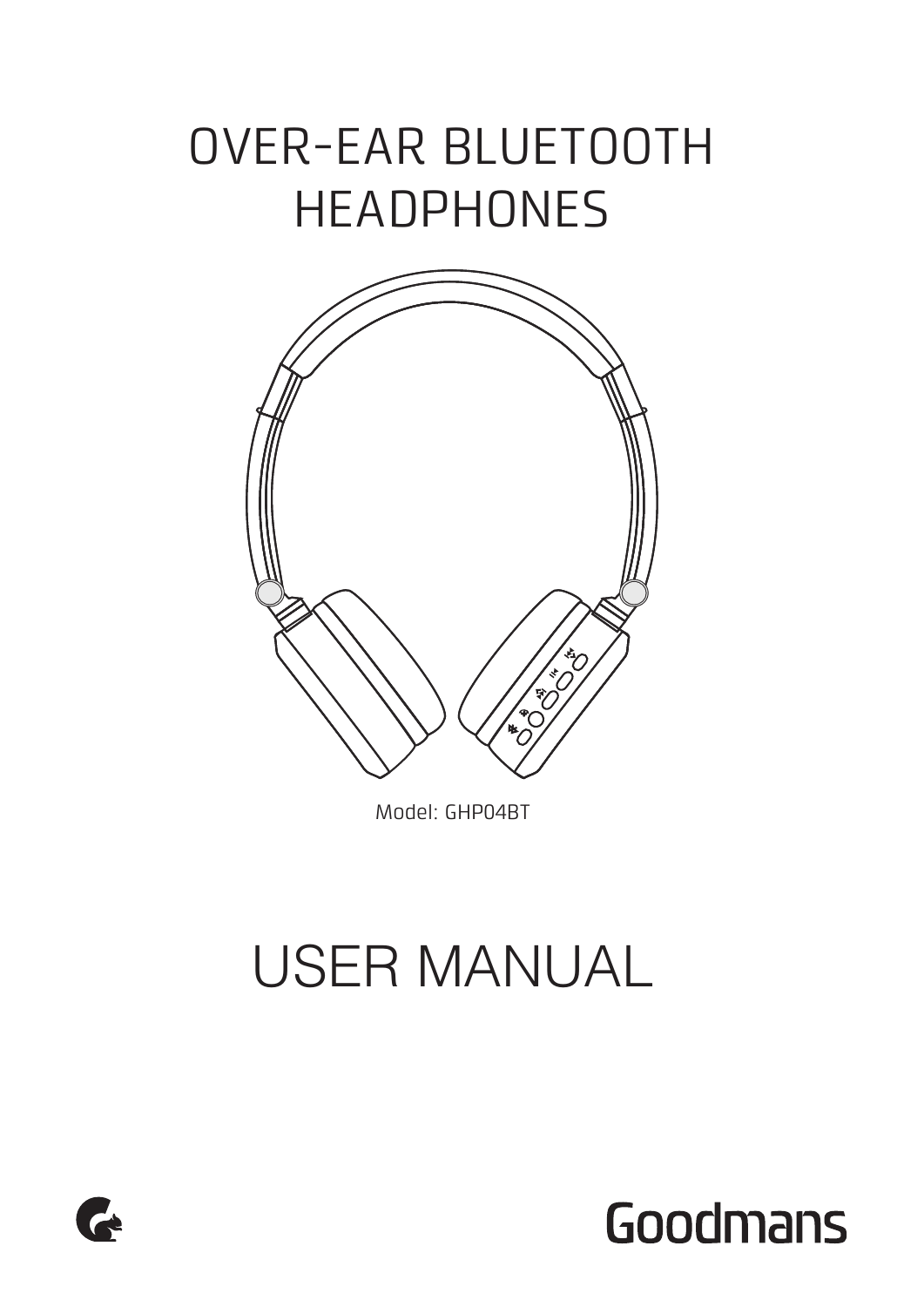## [Your Bluetooth headphones](#page-2-0) 2

- 2.1 In the box
- 2.2 Front View
- [2.3 Rear View](#page-3-0)

## 3 [Power On/ Off, pairing and charging](#page-3-0)

- [3.1 Charging](#page-3-0)
- [3.2 Turning your headphones on and pairing](#page-4-0)
- [3.3 Making a call](#page-4-0)
- [3.4 Answering and ending a call](#page-5-0)
- [3.5 Playing music](#page-5-0)
- [3.6 Line in](#page-5-0)
- 4 [Maintenance](#page-6-0)
- 5 [Troubleshooting](#page-6-0)
- 6 [Technical Specification](#page-7-0)
- 7 [Customer Support](#page-7-0)

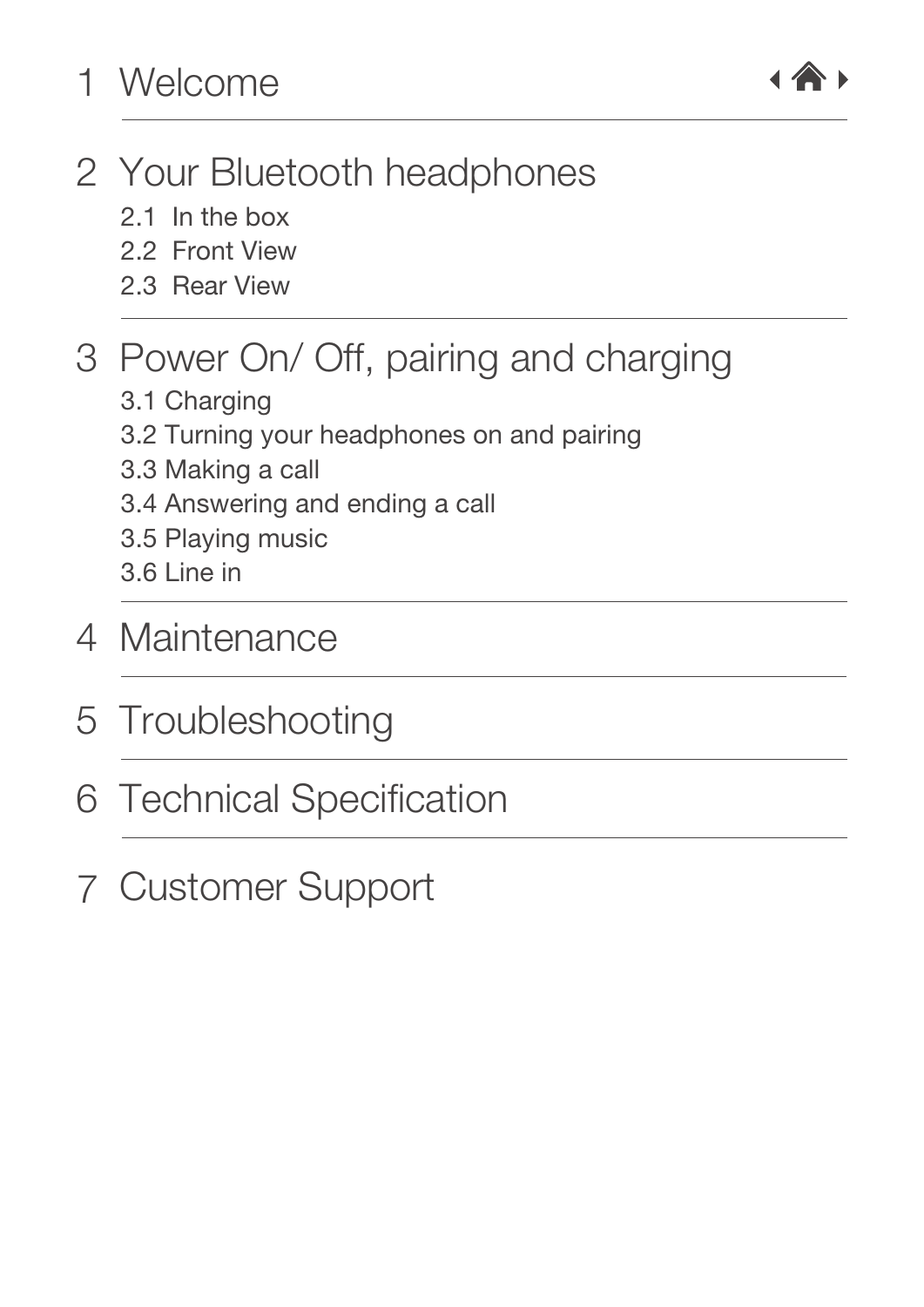## <span id="page-2-0"></span>1. Welcome

Thank you for choosing this Goodmans product. We've been making electronics for the British people for 70 years. Each of our products has been carefully designed to be great at what it does and this one is no exception. We hope you enjoy your new Bluetooth headphone.

## 2. Your Bluetooth Headphones

### 2.1 In the box

Carefully remove your bluetooth headphones from the packaging. Inside the box you will find:

- · Bluetooth headphones
- · USB Cable
- · Line in cable
- · Quick Start Guide
- · Guarantee Booklet

If any of these items are missing, contact customer support. Visit: www.goodmans.co.uk/support

### 2.2 Front view



- A  $\rightarrow$   $\hat{H}$  Button. Press to play the next song or increase the volume.
- **MI** Button. Press to play or pause playback. B
- Button. Press to play the previous song or decrease the volume.  $\bullet$
- **D** & Button. Press to answer or end phone calls.
- $\hat{\mathcal{B}}$  Button. Press to turn on or turn off your headphone. E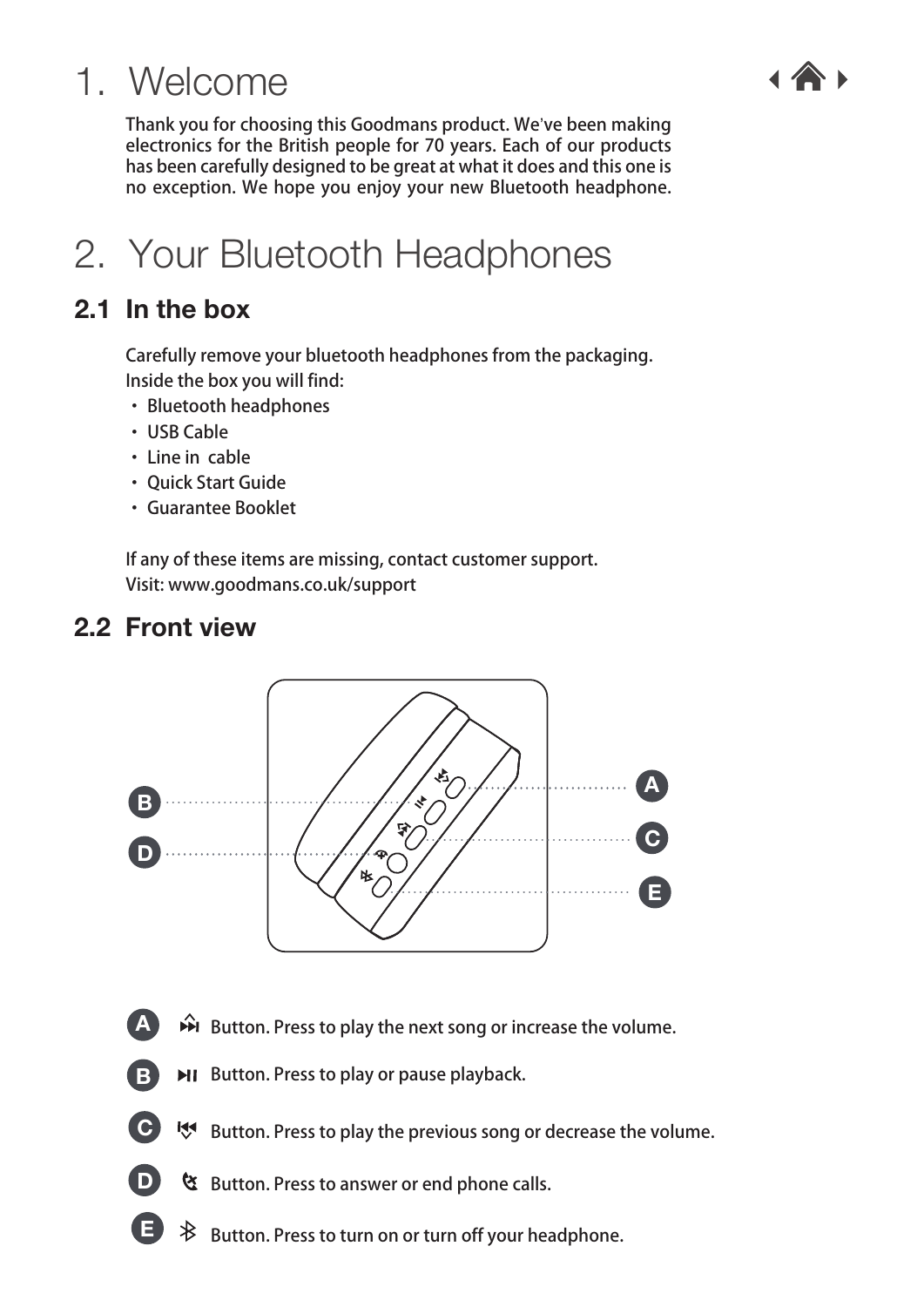<span id="page-3-0"></span>



Micro USB socket for charging. F



Microphone for talking. G



Line in socket for wired audio input. H

## 3. Power On/ Off Pairing and Charging

### 3.1 Charging

This product has a built in rechargeable battery. The battery is not fully charged as supplied.

1. Insert the micro USB cable into the headphones and the other end into a computer or compatible adaptor.



Charge the headphones for at least 4 hours on first use, and 2-3 hours there after.

2. During charging, the LED indicator will show red. When the battery is completely charged, the red LED indicator will turn off.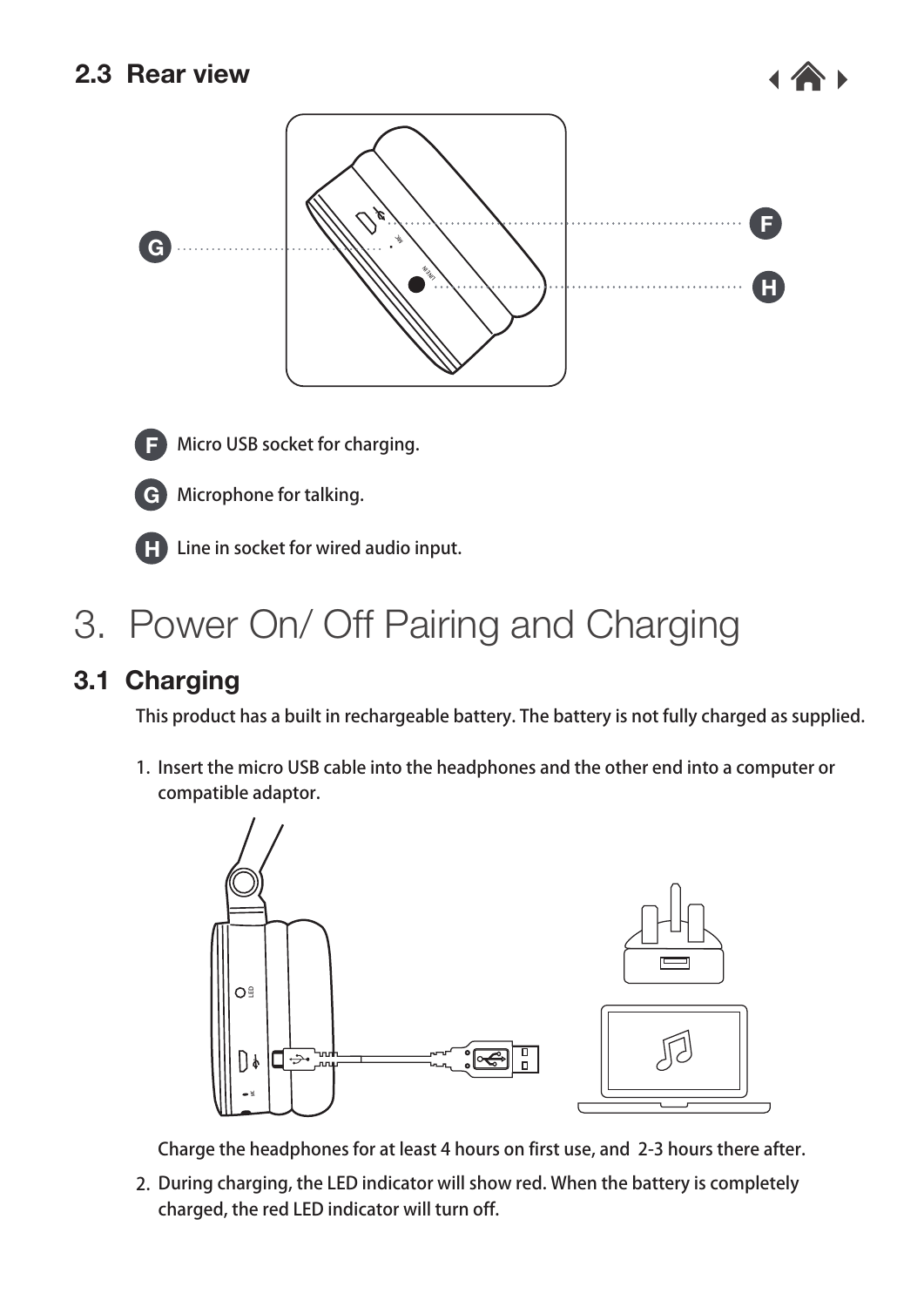### <span id="page-4-0"></span>3.2 Turning your headphones on and pairing





- 1. To turn your headphones on and pair for the first time, press and hold the  $\ddot{x}$  button for up to 10 seconds, until the red and blue light flash quickly. Thereafter, press and hold the button, for up to 5 seconds to turn the headphones on.
- 2. Use the bluetooth menu on your phone to find the bluetooth headphones. 'GHP04BT' should appear in the list of available devices.
- Select 'GHP04BT. Once your headphones and mobile phone is paired, the 3. headphones will beep twice and the blue LED will start flashing slowly. If your mobile phone asks you to enter a passkey, enter '0000'.
- 4. To turn your headphones off, press and hold the  $\divideontimes$  button for up to 5 seconds, until the led indicator light goes out.
- 5. If you are using the line in cable, music will automatically play through the headphones. You do not need to turn the headphones on.
- 6. If the headphones are not paired within 3 minutes, they will automatically switch off.

#### **Low Battery:**

If the battery power drops below 3.3v, the red light on the headphones will flash twice every 10 seconds and the headphones will beep twice.

### 3.3 Making a call

- Use your mobile phone to dial the number. Calls are switched to Bluetooth mode 1. automatically (some phones may require you to switch manually).
- 2. To redial the last number, press the  $\alpha$  button.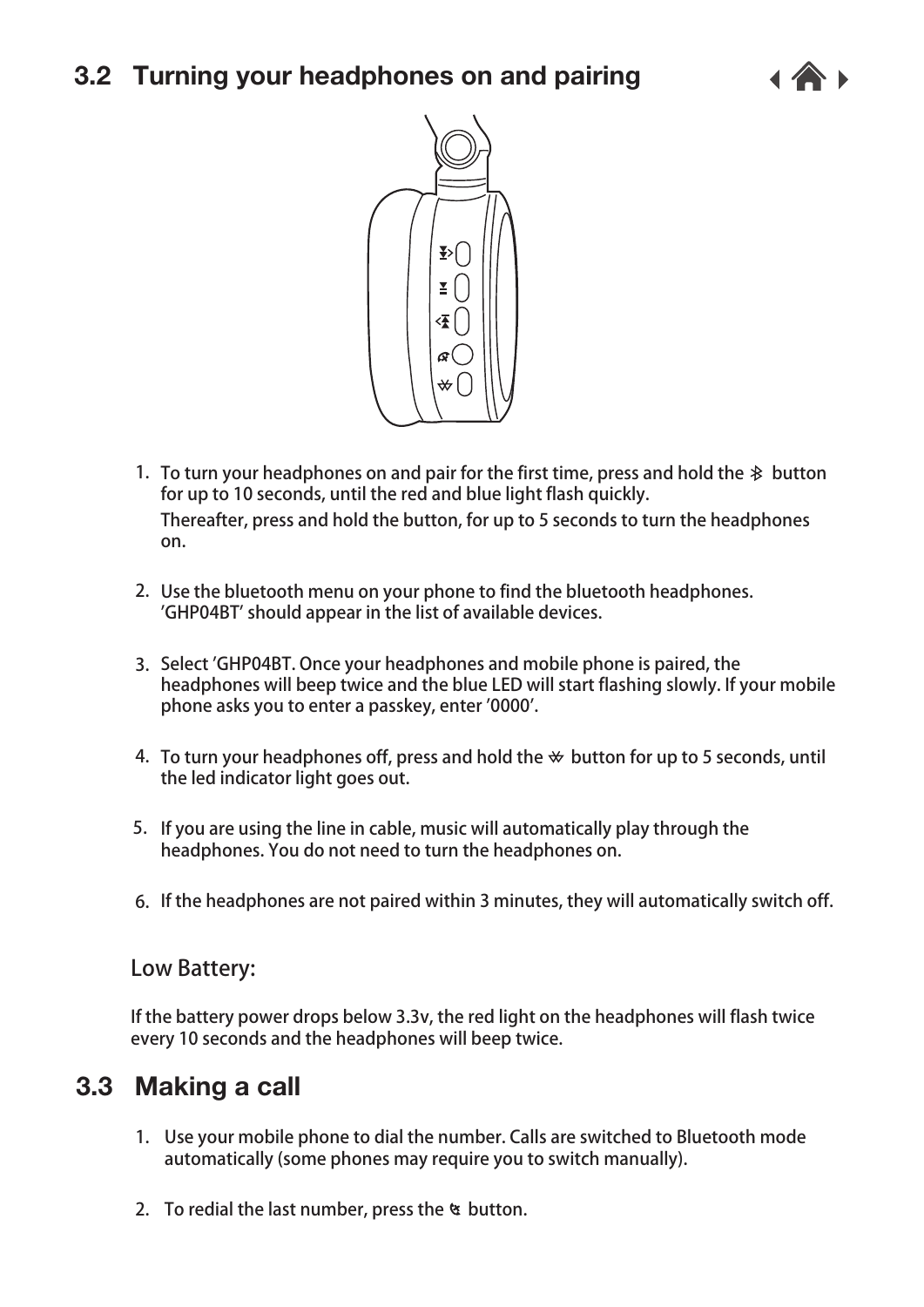### <span id="page-5-0"></span>3.4 Answering and ending a call



- 1. When a call comes in, press the  $\alpha$  button to answer the call.
- 2. If you have already answered the call, res the  $\rm{\AA}$  button to transfer the call to your mobile phone. Press the button again to switch the active call back to switch back.
- 3. To reject an incoming call, hold the  $\ell_i$  button.
- 4. To end a call press  $\mathfrak{e}.$
- 5. To change the volume whilst in a call, hold the  $\hat{\bm{\varkappa}}$  button to decrease the volume. Hold the button to increase the volume.

### 3.5 Playing music

- 1. To play the next song, press the  $\hat{\mathbf{m}}$  button once
- 2. To play the previous song, press the הוא button once
- 3.  $\,$  To play or pause playback, press the  $\,$ н button once.
- 4. Press the '♥ button to decrease the volume. Press the ♪ button to increase the volume.
- 5. Press  $\,\mathfrak{c}\,$  to end a call. After ending the call, the music will resume playing automatically.

### 3.6 Line in

If you wish to use the headphones with a non-Bluetooth device, or the battery is empty, you can plug a 3.5mm audio jack into the Line in socket to use the Bluetooth headphones as wired headphones.

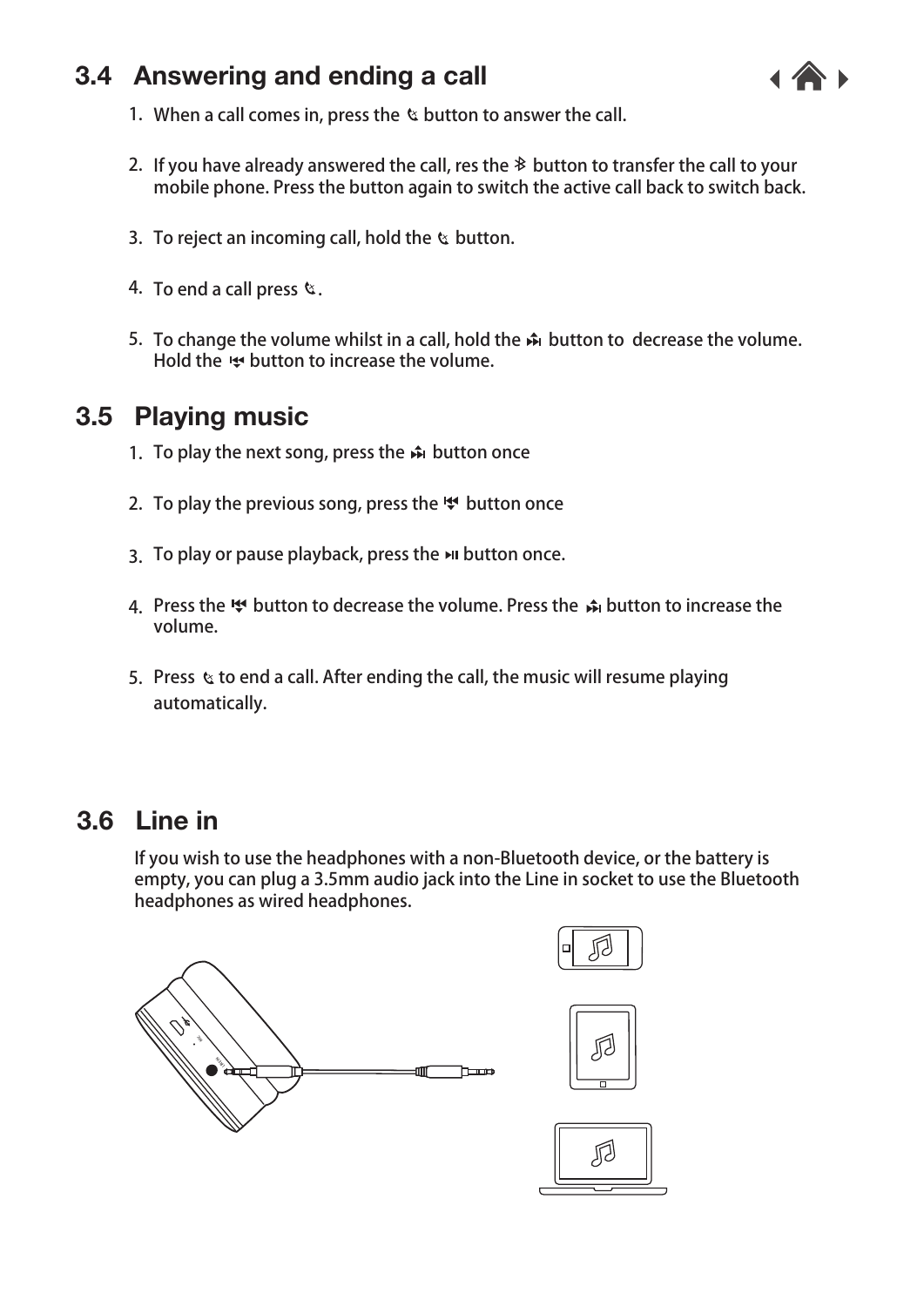## <span id="page-6-0"></span>4. Maintenance

- Using the headphones with non-original accessories may cause performance degradation, personal injury, electrical short circuit and voiding of the warranty.
- Disassembling the product may damage it and void your warranty.
- Do not keep the headphones in a dusty environment.
- Use a clean, soft, dry cloth to clean your headphones.
- Keep the headphones out of reach of children.
- Do not use the headphones in conditions of extreme temperatures.

### Battery maintenance

- Using the headphones properly will extend the life of rechargeable battery.
- **The rechargeable battery can be used at temperatures between 10 and 45**  $^{\circ}$  **C.**
- The full battery capacity can be used at room temperatures.
- In outdoor conditions, battery capacity may be lower.
- If you do not use the headphones for an extended period, please charge the battery at least once every two months.

## 5. Troubleshooting

| Problem                                                         | What to do                                                                                        |
|-----------------------------------------------------------------|---------------------------------------------------------------------------------------------------|
| Can not turn the headset on.                                    | Charge the headphones and try turning on again.                                                   |
| No sound.                                                       | Put the mobile phone nearer your headset.                                                         |
| Slight pause / Sound drops out.                                 | Other wireless signals like WiFi can interfere<br>with Bluetooth. Try moving to a different area. |
| No sound for a second or two<br>repeatedly.                     | Low power, charge your headset.                                                                   |
| Cannot operate your headphones<br>or cannot turn them off.      | Connect your headset with power supply;<br>to reboot your headphones.                             |
| No sound in one ear when used<br>as a wired headset.            | Ensure the plug is completely inserted.                                                           |
| Cannot find GHP04BT on the list of<br><b>Bluetooth devices.</b> | Clear your Bluetooth devices list from your<br>mobile phone and try again.                        |